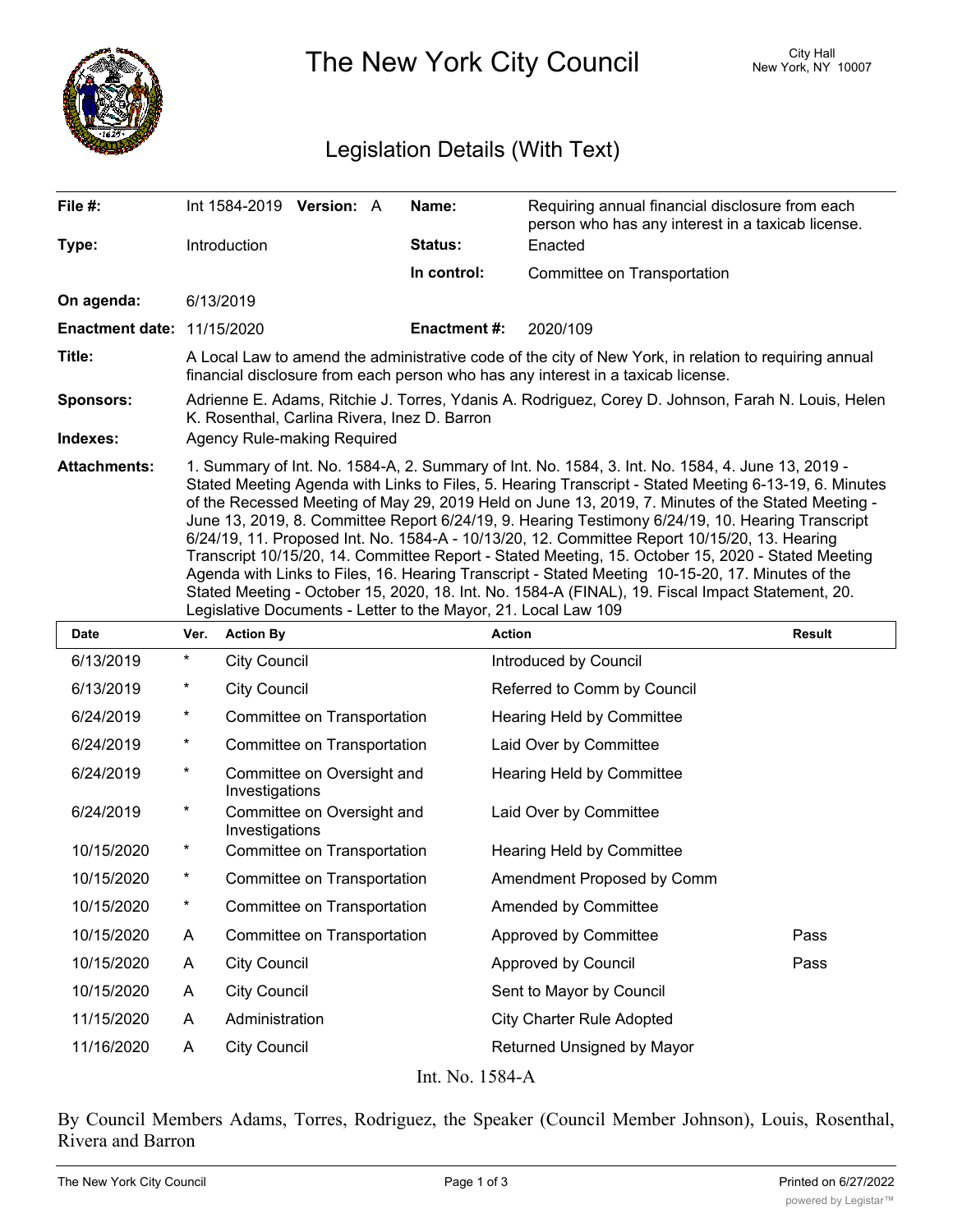A Local Law to amend the administrative code of the city of New York, in relation to requiring annual financial disclosure from each person who has any interest in a taxicab license.

Be it enacted by the Council as follows:

Section 1. Chapter 5 of title 19 of the administrative code of the city of New York is amended by adding a new section 19-556 to read as follows:

§ 19-556 Annual financial disclosure. a. Each natural person who is a taxicab license owner, agent, member of a partnership owning one or more taxicab licenses, or shareholder, director or officer of any corporation owning one or more taxicab license shall annually complete and file with the commission a financial disclosure statement, executed under oath, on a form provided by the commission or in such format and manner as otherwise specified by the commission. Such financial disclosure statement shall include:

1. Each taxicab license in which such natural person has a financial interest;

2. Whether such financial interest reflects the interest of an owner, agent, member of a partnership, shareholder, director, or officer;

3. Any other licenses issued by the commission that are held by such natural person and any other licenses issued by the commission in which such natural person has an interest;

4. Such natural person's gross income from taxicab operations in the prior calendar year;

5. Such natural person's gross expenses related to taxicab operations in the prior calendar year;

6. The total amount of taxicab liability insurance premiums paid by such natural person in the prior calendar year, and where such natural person is a member of a partnership owning one or more taxicab licenses, or shareholder, director or officer of any corporation owning one or more taxicab license, the total amount of taxicab liability insurance premiums paid by such partnership or corporation;

7. The outstanding balances of all loans secured by taxicab licenses in which such natural person has an interest as of December 31 of the prior calendar year;

8. The number of taxicab licenses in which such natural person has an interest that serve as collateral for